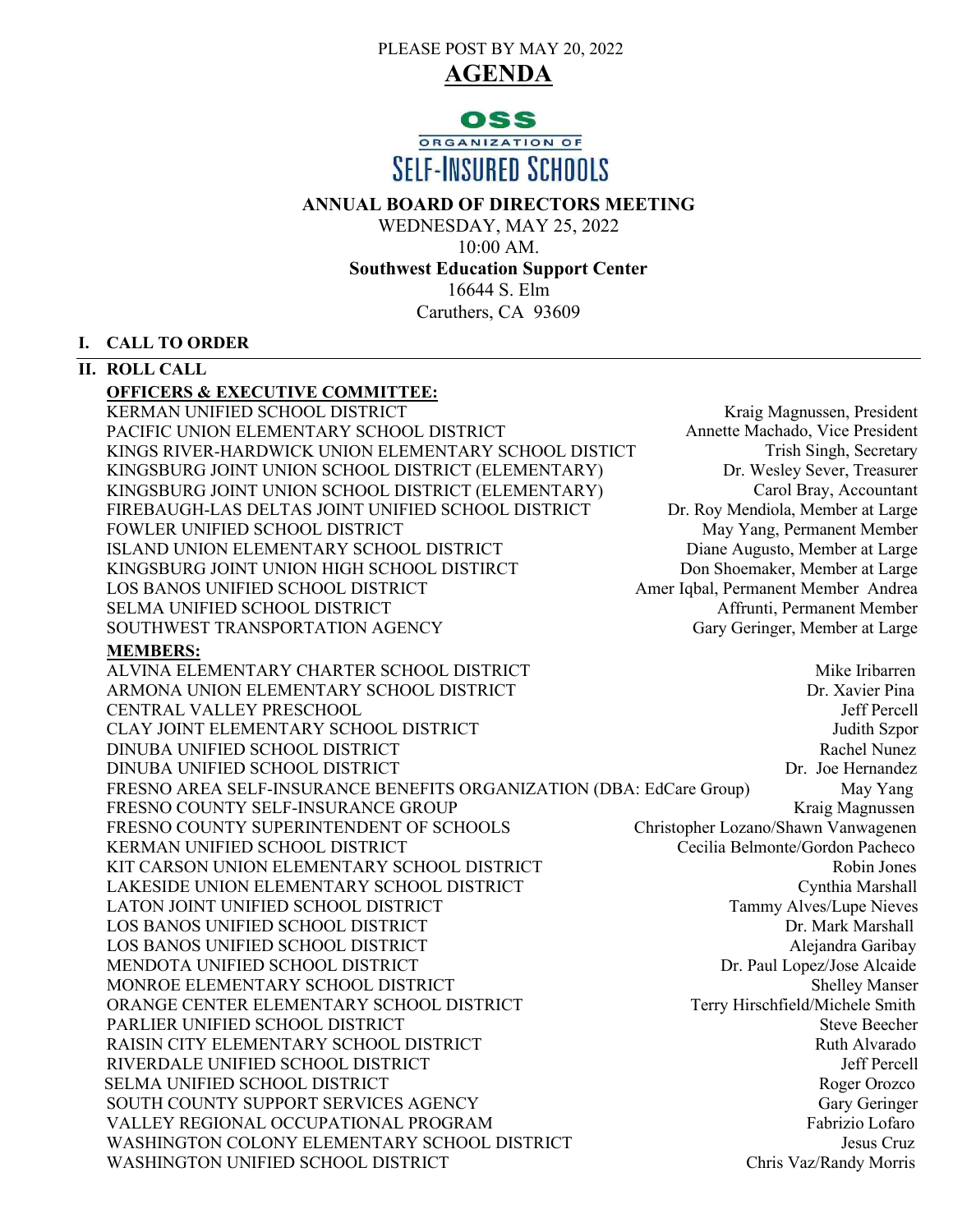## **MEMBERS CONT.**

WEST PARK ELEMENTARY SCHOOL DISTRICT NEEDS AND REGINAL REGINAL REGINAL DIAZ WESTSIDE ELEMENTARY SCHOOL DISTRICT **SUBSEX 1999** Baldo Hernandez

### **ADMINISTRATORS & CONSULTANTS:**

# **III. APPROVAL OF AGENDA 2021/2022-56**

 **ACTION-Page 1-5** The Board of Directors retains the right to change the order in which agenda items are discussed. Subject to review by the Board, the agenda is to be approved as presented. Items may be deleted or added for discussion only according to G.C. Section 54954.2

PUBLIC COMMENTS BOARD CONSIDERATION

# **IV. PUBLIC COMMENTS**

The public may address the Board on any matter pertaining to the JPA that is not on the agenda. The President reserves the right to limit the time of presentation by individual or topic. PUBLIC COMMENTS

BOARD CONSIDERATION

# **V. CONSENT AGENDA 2021/2022-57**

The Board of Directors to consider the following items within the Consent Agenda:

- Approval of the Minutes of the May 26, 2021 Board of Directors' meeting as emailed.
- Approval of Expenditures for Period Ending April 30, 2022.
- Knak Claim Expenditures for period ending April 2022.

PUBLIC COMMENTS

BOARD CONSIDERATION

# **VI. CORRESPONDENCE 2021/2022-58**

 Correspondence will be presented and reviewed by the Board. No action may be taken in response; only referred for action on a subsequent agenda PUBLIC COMMENTS

BOARD CONSIDERATION

# **VII. CLAIMS THIRD PARTY ADMINISTRATOR CLAIMS UPDATE 2021/2022-59**

Erik Knak, Claims Administrator for the O.S.S. will present his report for review. PUBLIC COMMENTS BOARD CONSIDERATION

# **VII. UNDERWRITING**

# **NORTHERN CALIFORNIA ReLiEF (NCR) UPDATE 2021/2022-60**

The Account Executive, Tyler Houston will provide information and recent updates on the NCR Program. PUBLIC COMMENTS BOARD CONSIDERATION

License No. 0451271 Fax: 408.436.9306

KEENAN & ASSOCIATES Tyler Houston, Account Executive KEENAN & ASSOCIATES **Example 2018** Donna Murry, Account Manager KNAK & COMPANY **Erik Knak, Third Party Administrator** POMS & ASSOCIATES Amy Dolson, Risk Manager

 **ACTION-Page 6-15**

### **INFO-Page 16-17**

 **INFO-Page 18-19**

# Keenan & Associates Tel: 559-356-2877; toll free 800-654-8347 x 2037

 **INFO / ACTION-Page 20**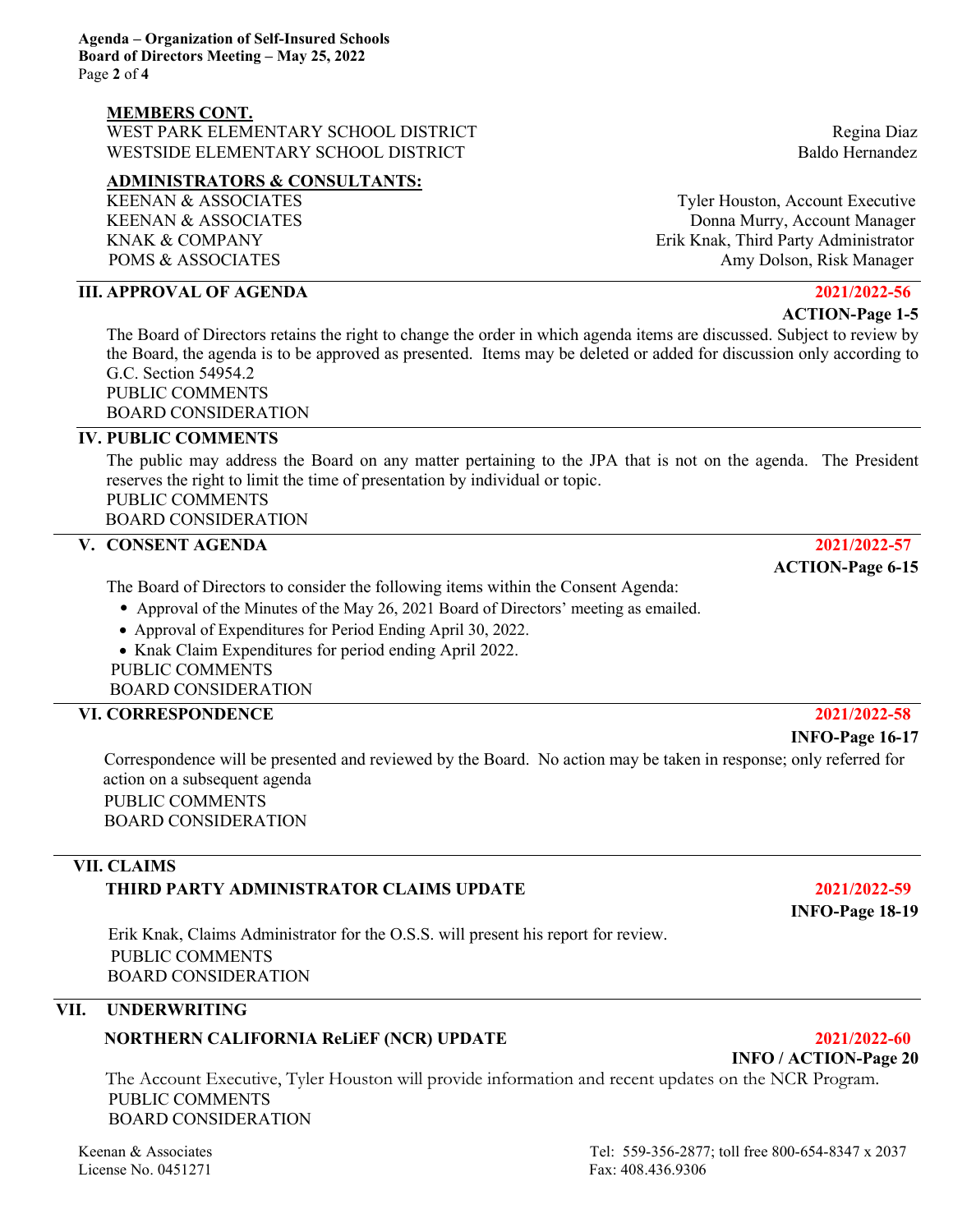# **CYBER LIABILITY DEDUCTIBLE POLICY REVIEW & AMENDMENT 2021/2022-61**

 **ACTION-Page 21-22**

Tyler Houston will provide a suggested amendment to the current OSS Policy CL-03; Cyber Liability Deductible Policy as recommended by the Executive Committee to the Board of Directors. PUBLIC COMMENTS BOARD CONSIDERATION

# **OSS SAFETY & SECURITY GRANT 2021/2022-62**

 **ACTION-Page 23-29**

Amy Dolson, the OSS Risk Manager will present an application for the Safety & Security Grant to the Executive Committee for their consideration. PUBLIC COMMENTS BOARD CONSIDERATION

# **VIII.FINANCIAL**

### **TREASURER'S REPORT 2021/2022-63**

Carol Bray, the OSS accountant will present the Treasurer's Report for Period ending April 30, 2022 to the Board of Directors for review and consideration. PUBLIC COMMENTS BOARD CONSIDERATION

# **APPROVAL OF THE MILLIMAN, INC ACTUARIAL REPORT 2021/2022-64**

Tyler Houston will present the Summary of Actuarial Analysis as of December 31, 2021 as prepared by Milliman, Inc. for review and consideration by the Board of Directors. PUBLIC COMMENTS BOARD CONSIDERATION

# **LOSS FUND CONTRIBUTION 2021/2022-65**

**ACTION-Page 136-139** Tyler Houston will present the Loss Fund contribution spreadsheet to the Board of Directors for their consideration. PUBLIC COMMENTS BOARD CONSIDERATION

# **2022/2023 NCR PRELIMINARY POOL CONTRIBUTION SPREADSHEET 2021/2022-66**

Tyler Houston will present the NCR Preliminary Pool Contribution to the Board of Directors for their consideration. PUBLIC COMMENTS BOARD CONSIDERATION

# **2022/2023 PRELIMINARY BUDGET 2021/2022-67**

 Donna Murry the Account Manager will present the Preliminary Budget for the 22/23 year to the Board of Directors for approval. PUBLIC COMMENTS BOARD CONSIDERATION

**ACTION-Page 32-135**

 **ACTION-Page 30-31**

# **ACTION-Page 140-142**

**ACTION-Page 143-145**